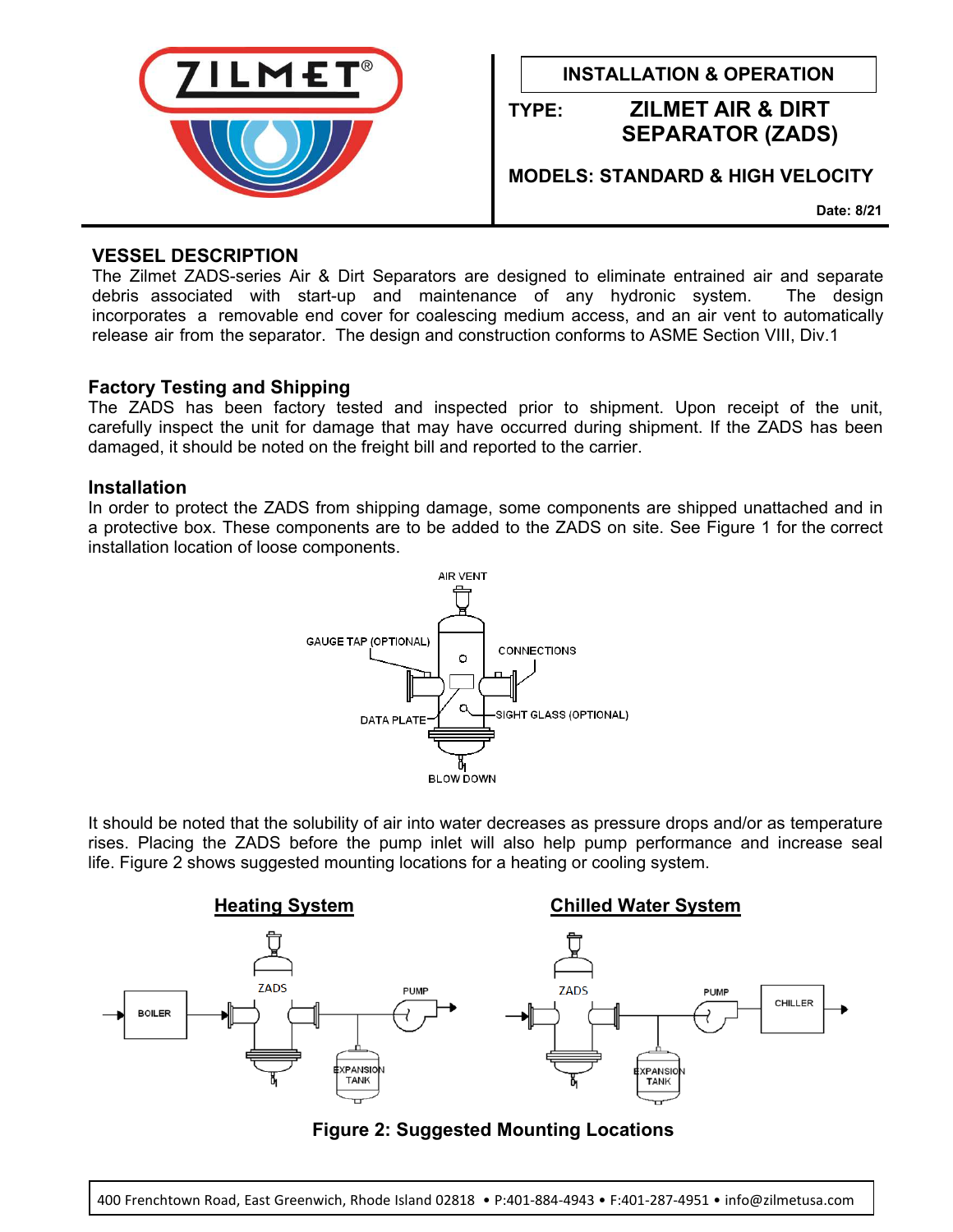

**INSTALLATION & OPERATION** 

# **TYPE: ZILMET AIR & DIRT SEPARATOR (ZADS)**

**MODELS: STANDARD & HIGH VELOCITY**

**Date: 8/21** 

### **Operation**

- 1. The system water contains air bubbles, entrained air, and dirt particles.
- 2. Large air bubbles quickly rise to the top of the vessel and into the vent. Micro bubbles coalesce and form larger bubbles. Entrained air is pulled out of solution and forms micro bubbles.
- 3. The air vent releases air fast as it can be separated.
- 4. Dirt particles are strained or filtered from the water and collect in the bottom of the vessel.
- 5. The coalescing medium/filter separates the air and dirt from the water. Stainless steel construction provides durability and long life.
- 6. Should the need to clean the coalescing medium arise, the standard removable bottom cover provides ease of removal and cleaning.
- 7. Collected sediment can be flush out through the Blow Down Valve.



**Figure 3: ZADS Operation** 

Upon initial start up, the blow-down should be operated frequently. At each blow-down operation, document the amount of sediment and the amount of time since the previous blow-down operation. Use the information to determine an adequate blow down schedule.